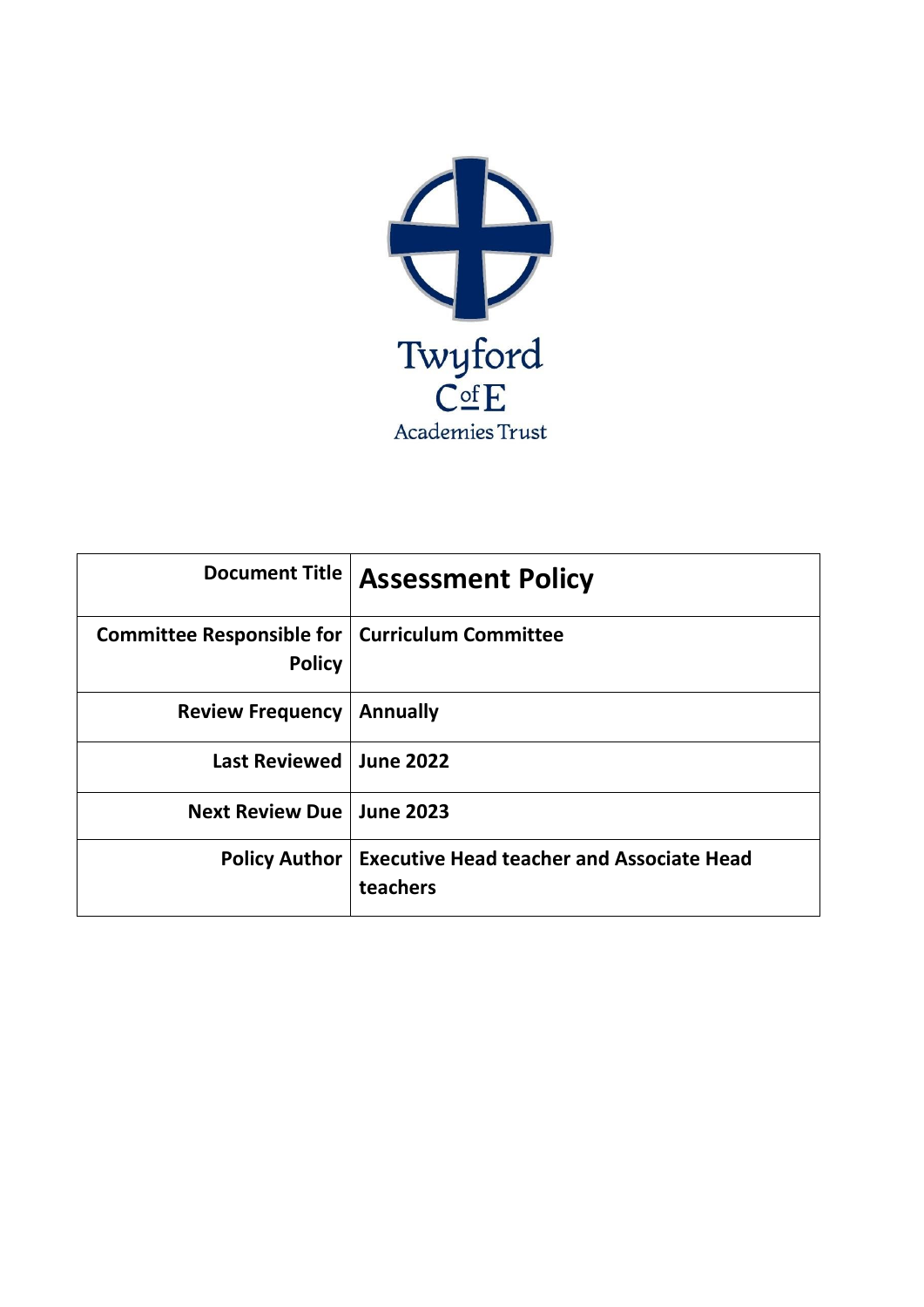# **Assessment of the Impact of a Policy on Equality and Diversity**

#### **Policy:** Assessment Policy

**Impact assessed by:** R Lane **Date:** 22/4/2022

**1. What is the potential for this policy impacting a person or group with a protected characteristic differently (favourably or unfavourably) from everyone else?** 

Significant. Students from protected groups could receive lower grades than the general student population.

**2. How would this be evidenced?** 

By close monitoring of assessment results for different groups.

**3. Is there evidence that the operation of the current policy might impact a person or group with a protected characteristic differently from everyone else?** 

The policy is formulated to stress that all assessment designed and delivered by the school is formative. The policy may identify underachievement of an individual with a protected characteristic in which case it is the schools responsibility to target this underachievement with affirmative action.

**4. If the answer to 3 is 'Yes', please provide details and evidence.** 

**5. How might the new policy change this?** 

**6. Are there any other changes to the policy which might impact a group with a protected characteristic differently from everyone else?** 

No.

**7. If the answer to 6 is 'Yes', please provide details and evidence.** 

**8. Policies are required to reduce or eliminate inequality and disadvantage and promote diversity. Does this assessment indicate that the Policy passes or fails this test?** 

Pass.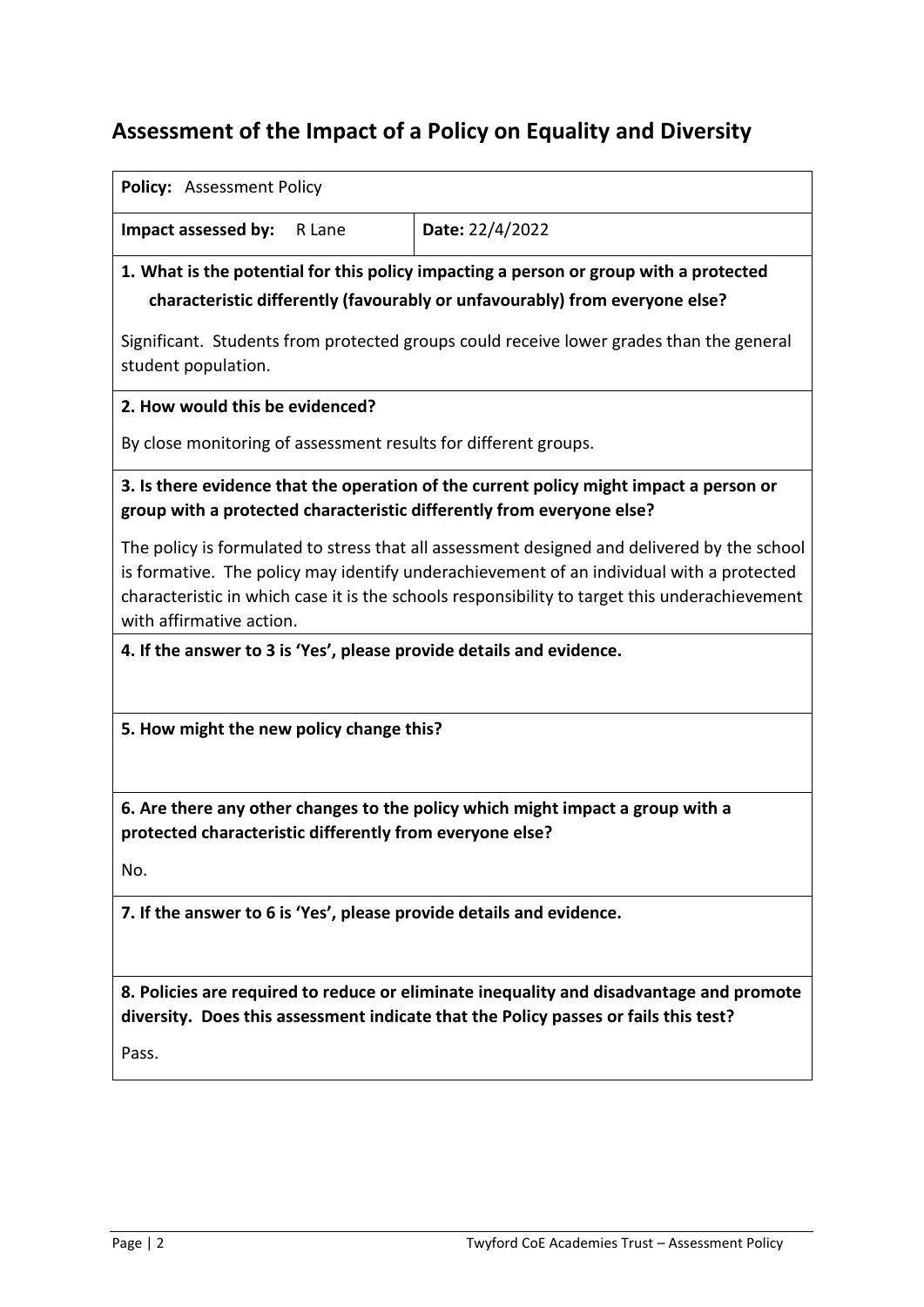# **Assessment Policy**

### **Values:**

The schools assessment policy supports the 10:10 ethic of the school. Effective assessment allows students to know when and how they have done well, it identifies areas of weakness and supports students to know where they have got to improve. Wherever possible, it should encourage students to extend themselves to achieve more highly.

### **Definitions:**

It is helpful to think of assessment using the following terminology.

**Formative Assessments**: These are assessments designed to support a student's formation and inform their progress. Formative assessments are frequently used to give on-going feedback during a course. Typically they may take the form of a marked piece of work or a mini test. Formative assessment may relate to only some of the skills or criteria from the course overall. All assessments set by the school are designed as part of a feed-back loop and should be regarded as formative.

**Summative Assessments:** These are assessments which sum up how well as student has done on a course or unit overall. They usually come at the end of the unit or course and are graded using the same criteria as applies to that unit or course. GCSE and A-level exams which mark the formal end of a course are examples of summative assessments. Within the school's internal assessment system some formal assessments (for example twice yearly school exams and particularly the Year 11 and 13 mock examinations) are designed to reflect the nature of summative assessments, in order to give students appropriate practice of this style of assessment.

**Criteria Referenced**: This is a system of assessment in which grades have specific criteria. Any work which meets these criteria is awarded this grade. This system aims to sustain a common standard irrespective of how many students reach it. School examinations are criteria referenced in order to give students the best insight into why they achieved the mark they did.

In contrast, norm referenced assessment works around the assumption that there is an expected standard at a particular stage. Grading is based on the level of understanding or recall compared with others (either now or historically). Grades are often allocated proportionally. This applies in external summative assessment only.

**Assessment Objectives**: Each course will have overarching objectives which summarise the skills covered or the handling of content which is involved. In most cases there is continuity of assessment objectives between GCSE and A-Level. The internal school assessment system has integrated assessment objectives so that students can be aware of and consciously work on the different strands of content and skills within the subject /course. The internal school system uses the same objectives from Year 7 to Year 13 so that students can build the habit of subject specific self-review as a continuous process from KS3 to KS5.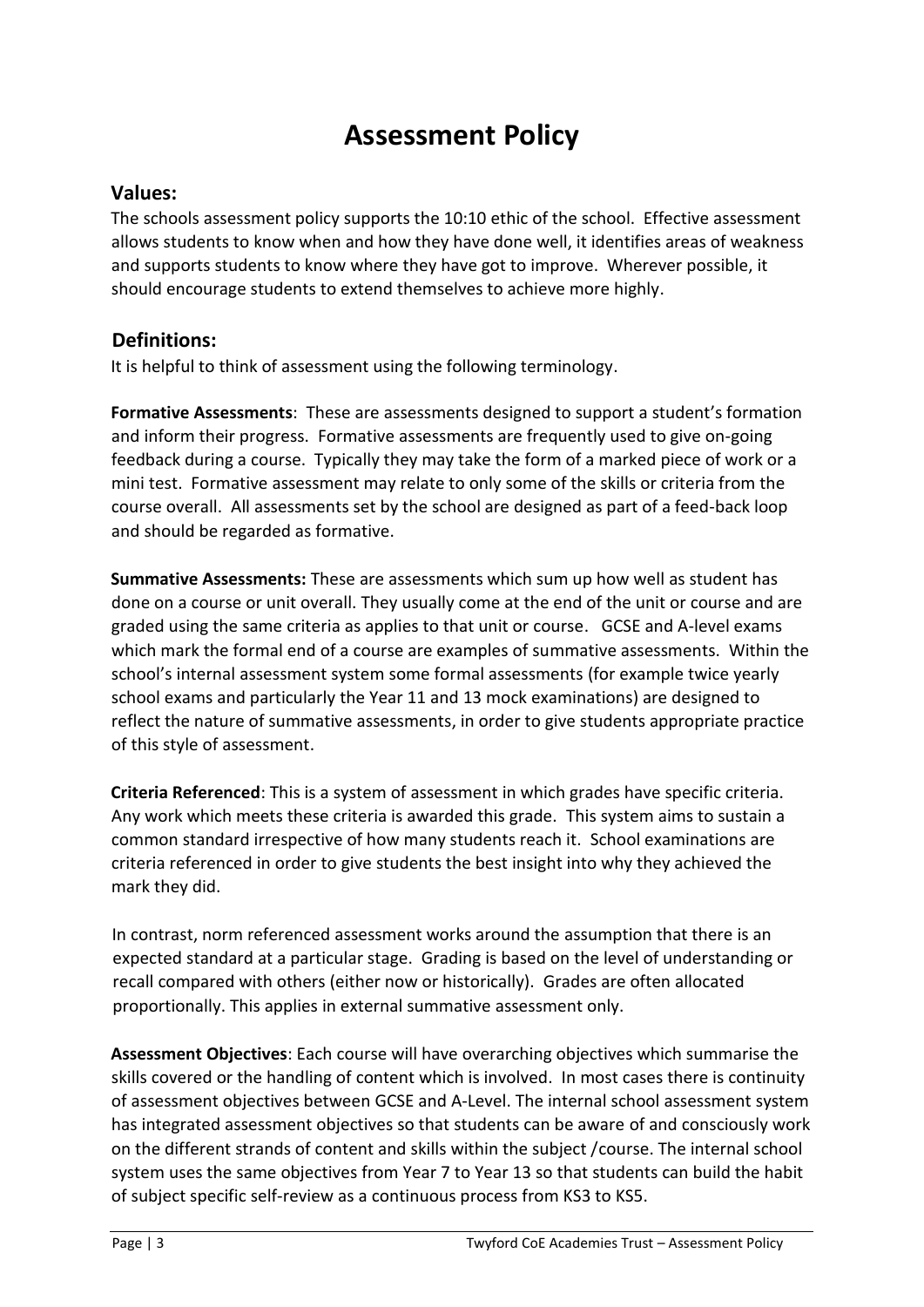**Grade Descriptors:** Grade descriptors break down the assessment criteria and summarise the standard of skill and application of knowledge required to achieve a particular grade.

**Lesson Objectives**: Each lesson has a specifically defined aim which the student is asked to write in his/her book in order to have a clear understanding of where the lesson fits within the unit.

**Learning Outcomes:** All lessons have three differentiated outcomes (labelled Gold/Silver/ Bronze) at KS3 and KS4. These allow the students to have a high ownership of his/her learning and a sense of purposeful progression.Learning outcomes frequently use the language of the assessment criteria and are an essential element of the metacognitive framework. They are also used by the teacher to assess the progress of the class throughout the lesson and by the students for focused self-review.

Feedback and Marking: The way students receive feedback on completed work, including the purpose and regularity of feedback. (Details of the Trust's approach to Feedback and Marking are found in the section appended to the end of this document).

### **Principles**

The following principles inform the Trust assessment system

- Curriculum and Assessment should be planned in tandem, as assessment is a highly effective element of the learning process.
- Assessment is fully integrated into the curriculum and gives definition to the standards expected.
- The school system is entirely formative as all assessments is designed to be diagnostic for both the students and the teacher – providing feedback on areas for improvement.
- Formative assessment is used very extensively in every lesson to inform the teacher's pace & delivery.
- Regular low stakes assessment and self-review is an essential element of the schools approach to student directed learning, metacognition and selfimprovement as it helps students retain and retrieve knowledge.
- All assessment is based on clear and specific criteria.
- A single set of grade criteria is used across all of the Trust schools.
- $\bullet$  The assessment outcomes, grades and grade criteria are standard from Year 7 13 in order to support continuity of progression for students.
- The assessment system for the Trust is standard, however resources used within the curriculum in each school may differ according to the curriculum model / timetable of each school.
- Students are encouraged to take a high level of ownership over self-review and see both grades and feedback as essential checkpoints, helping them pace and plan their learning journey.
- Students receive a termly grade so that staff and students can measure progress and accustom students to retaining content and skills, carrying these forward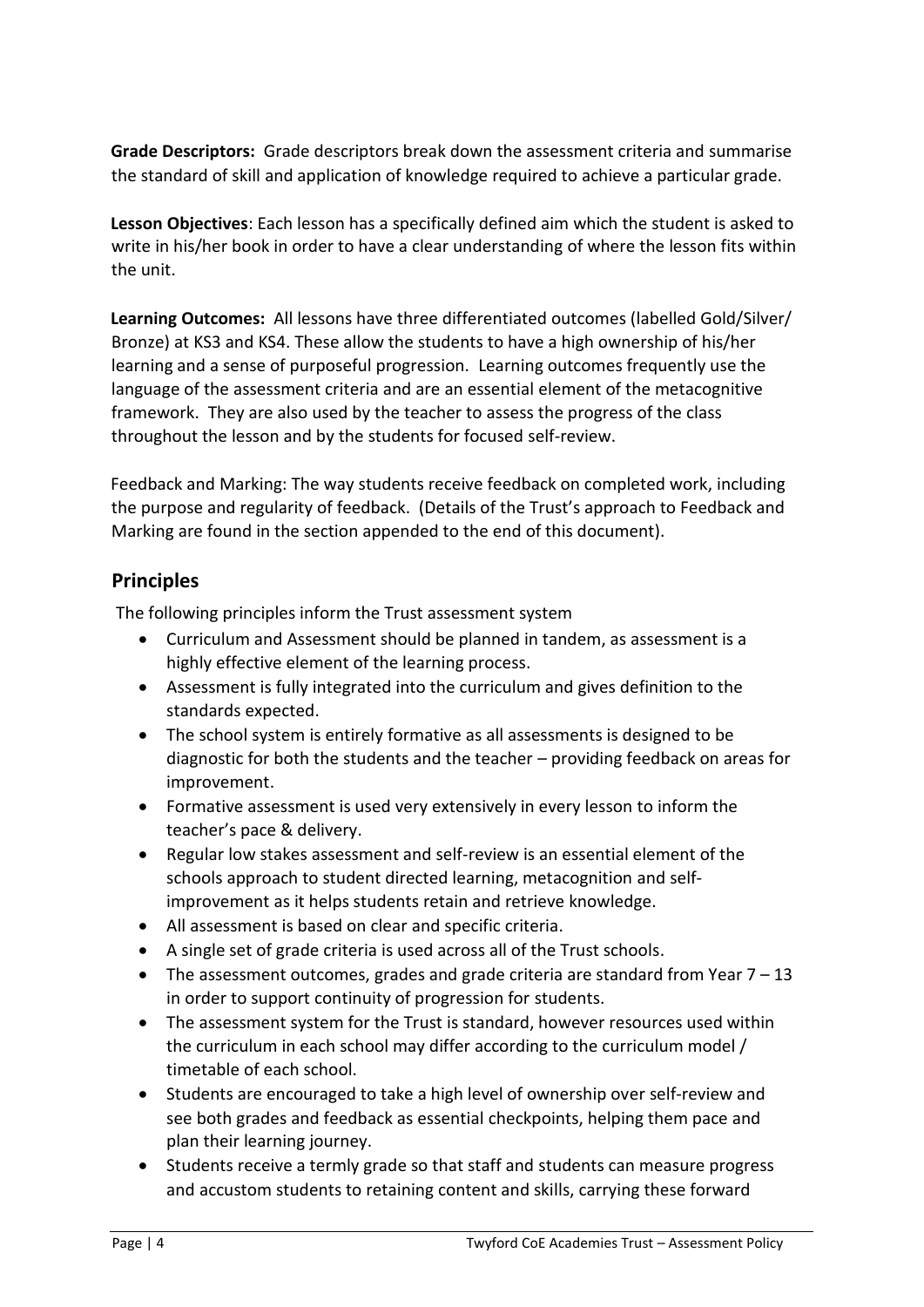beyond the secure context of a lesson to apply in unfamiliar contexts or make links with new content.

- Two termly assessments per year are structured as formal exams. For Years 7-10 and 12 these are at the end of the Autumn Term and Summer terms. For Years 11 and 13 these are at the end of the Autumn and Spring terms.
- School exams are designed to closely replicate summative assessments in order to help students build experience and develop appropriate techniques.
- Key examinations are also used to allow individual students to make relatively accurate judgements about course/pathway choices at transition to GCSE in Year 10 and to post-16 courses.

## **Trust Assessment Systems**

The Trust has a well-structured curriculum with integrated assessment. Organisationally, the curriculum is divided up into 4 sections referred to internally as quarters. Quarters 1 and 2 are subsumed into the Autumn term, Q3 referring to the Spring term and Q4 the Summer term.

### **Assessment expectations for each Quarter**

### **Assessments in Q2 and Q4**

 **Q2 and Q4** take the form of formal exams and should examine cumulative skill and content acquisition

### **Assessments in Q1 and Q3**

- $\bullet$  In Years 7 10 and 12, Q1 and Q3 are lighter touch (especially Q1) and do not need to be based on cumulative knowledge and skills, simply the work studied in that quarter.
- There should be no need for additional preparation for Q1 and Q3 aside from lesson level AfL and appropriate preparation tasks and lesson starters.
- In Years 11 and 13, whilst Q1 may be lighter touch, Q3 should be structured as formal exams and should examine cumulative skills and content acquisition (as in Q2 and Q4).

### **Expectations for teacher assessment at Q1 for years 7-9**

- Q1 assessments will take the form of standardised assessments in Maths, English, Science and Languages (two skills only). In these subjects, there is no requirement for additional standardised assessments before Q1. Students prepare for assessments through strong lesson delivery and integrated retention and retrieval practice in high quality prep tasks.
- Q1 standardised assessments in Geography, History and RE. These may be done as homeworks or in class. They are graded and recorded on Go4Schools by the October half term and appear on the Q1 grade sheet.
- Art, Computing, Music and Drama do not formally grade for Q1.
- The Q1 grade sheet sent home contains Q1 grades and effort grades for Maths, English, Science, Languages and Humanities.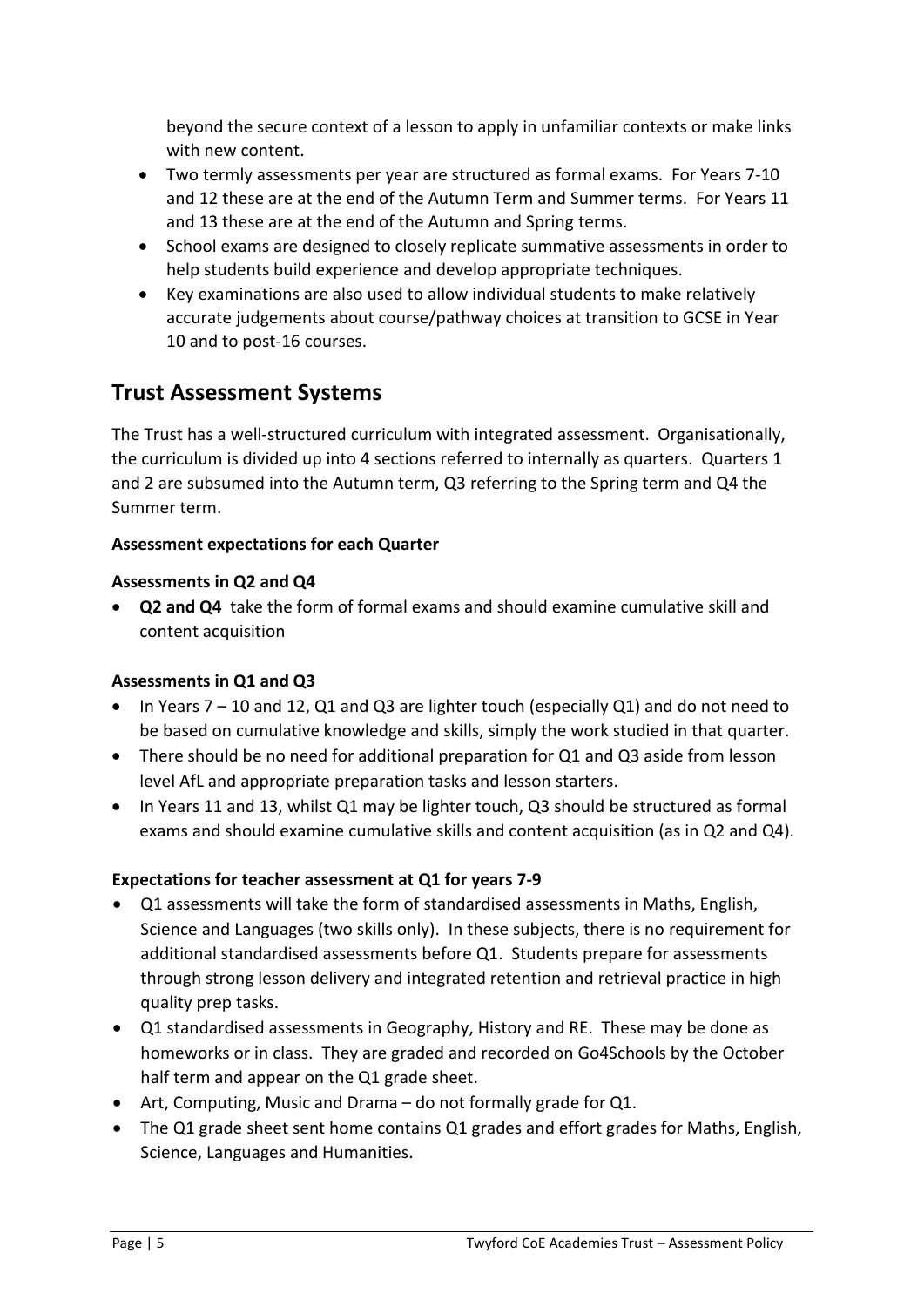### **Grading**

The Trust uses a 9-step grading system, which aligns with GCSE grades in KS4. Each numerical grade is qualified with three levels – a very strong 4 is registered as 4+ and a weak 4 as 4-. Broadly, students are expected to make 2 sub levels of progress each year. End of year targets are therefore set and shared with each student in each of the facilitating subjects. In order to set consistent targets, all students sit CATs tests prior to entry as well as reading and spelling tests and these plus the primary school scores for English and Maths are used to set base line entry levels.

Each department has defined the grade descriptors, which inform each level, and these are used to set and grade formal assessments which take place four times per year

Current grades are awarded according to the assessment criteria/grade description for a task. In some cases, tasks may use some rather than all aspects of a grade descriptor. A student may therefore achieve a 'grade 7' in a formative assessment in Year 10 which focuses on one aspect of an assessment objective and later go on to achieve a 'grade 6' in a further assessment which focuses on a different aspect of the assessment objective which he/she finds more difficult.

*On track indicator* - students will also receive an 'on track indicator 'with each termly grade sheet/report. Students are judged against an end of year target grade. In some subjects, where skills are developed over time, this may mean that a current grade is well below their target in an initial assessment. If over the course of the year a student is improving at the right rate to meet their end of year target they will receive an 'on track' mark. If there were concerns about the student making the required progress the report would show a 'not on track 'mark.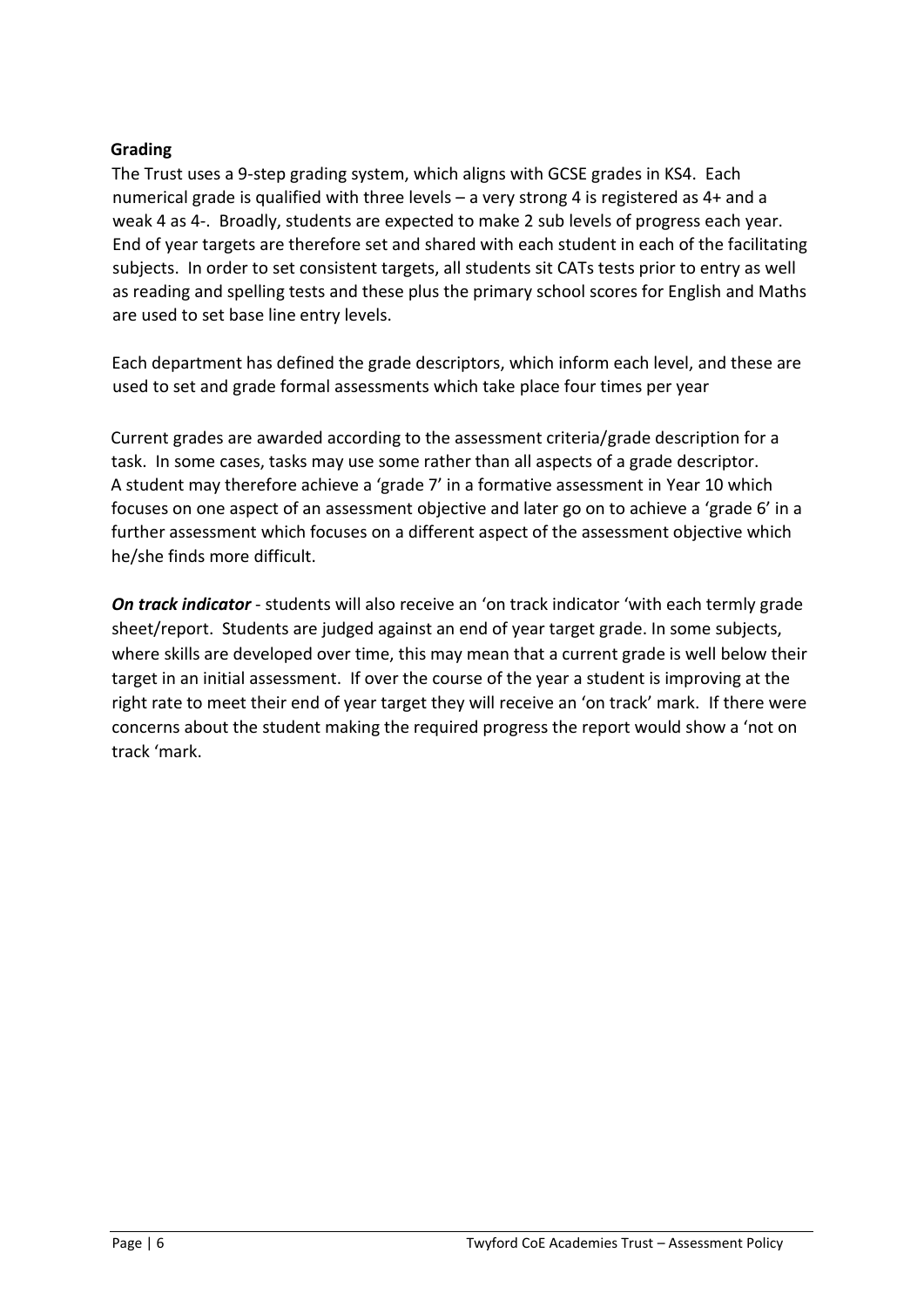### **Minimum expectations of number of Standardised Assessments (recorded on Go4Schools)**

### **English, Maths, Science**

|         | Autumn Term - Half Term 1         |                                                 | <b>Autumn Term - Half Term 2</b> |                                                               | <b>Spring Term</b>                |                                                        | <b>Summer Term</b>         |                                                        |
|---------|-----------------------------------|-------------------------------------------------|----------------------------------|---------------------------------------------------------------|-----------------------------------|--------------------------------------------------------|----------------------------|--------------------------------------------------------|
| Year    |                                   | Q <sub>1</sub>                                  |                                  | Q <sub>2</sub>                                                |                                   | Q <sub>3</sub>                                         |                            | Q <sub>4</sub>                                         |
| Year 7- |                                   | Quarterly<br>Assessment<br><b>Effort Grades</b> | Standardised<br>Assessment       | <b>Quarterly</b><br><b>Assessment</b><br><b>Effort Grades</b> | Standardised<br>Assessment        | Quarterly<br>Assessment<br><b>Effort Grades</b>        | Standardised<br>Assessment | Quarterly<br>Assessment<br><b>Effort Grades</b>        |
| Year 10 | Standardised<br>Assessment        | Quarterly<br>Assessment<br><b>Effort Grades</b> | Standardised<br>Assessment       | Quarterly<br><b>Assessment</b><br><b>Effort Grades</b>        | Standardised<br>Assessment        | Quarterly<br>Assessment<br><b>Effort Grades</b>        | Standardised<br>Assessment | Quarterly<br><b>Assessment</b><br><b>Effort Grades</b> |
| Year 11 | <b>Standardised</b><br>Assessment | Quarterly<br>Assessment<br><b>Effort Grades</b> | Standardised<br>Assessment       | Quarterly<br><b>Assessment</b><br><b>Effort Grades</b>        | <b>Standardised</b><br>Assessment | Quarterly<br><b>Assessment</b><br><b>Effort Grades</b> |                            |                                                        |

### **Modern Foreign Languages**

All four skills are not assessed each quarter. (2) = 2 skills assessed, (4) = all 4 skills assessed.

|         | <b>Autumn Term - Half Term 2</b><br>Autumn Term - Half Term 1 |                                                      |                                   | <b>Spring Term</b>                                   |                                   | <b>Summer Term</b>                                   |                            |                                                      |
|---------|---------------------------------------------------------------|------------------------------------------------------|-----------------------------------|------------------------------------------------------|-----------------------------------|------------------------------------------------------|----------------------------|------------------------------------------------------|
| Year    |                                                               | Q <sub>1</sub>                                       |                                   | Q <sub>2</sub>                                       |                                   | Q3                                                   |                            | Q4                                                   |
| Year 7- |                                                               | <b>Quarterly Assess. (2)</b><br><b>Effort Grades</b> | <b>Standardised</b><br>Assessment | <b>Quarterly Assess. (4)</b><br><b>Effort Grades</b> | Standardised<br>Assessment        | <b>Quarterly Assess. (2)</b><br><b>Effort Grades</b> | Standardised<br>Assessment | <b>Quarterly Assess. (4)</b><br><b>Effort Grades</b> |
| Year 10 | Standardised<br>Assessment                                    | <b>Quarterly Assess. (2)</b><br><b>Effort Grades</b> | <b>Standardised</b><br>Assessment | <b>Quarterly Assess. (4)</b><br><b>Effort Grades</b> | <b>Standardised</b><br>Assessment | <b>Quarterly Assess. (2)</b><br><b>Effort Grades</b> | Standardised<br>Assessment | <b>Quarterly Assess. (4)</b><br><b>Effort Grades</b> |
| Year 11 | Standardised<br>Assessment                                    | <b>Quarterly Assess. (2)</b><br><b>Effort Grades</b> | <b>Standardised</b><br>Assessment | <b>Quarterly Assess. (4)</b><br><b>Effort Grades</b> | Standardised<br>Assessment        | <b>Quarterly Assess. (4)</b><br><b>Effort Grades</b> |                            |                                                      |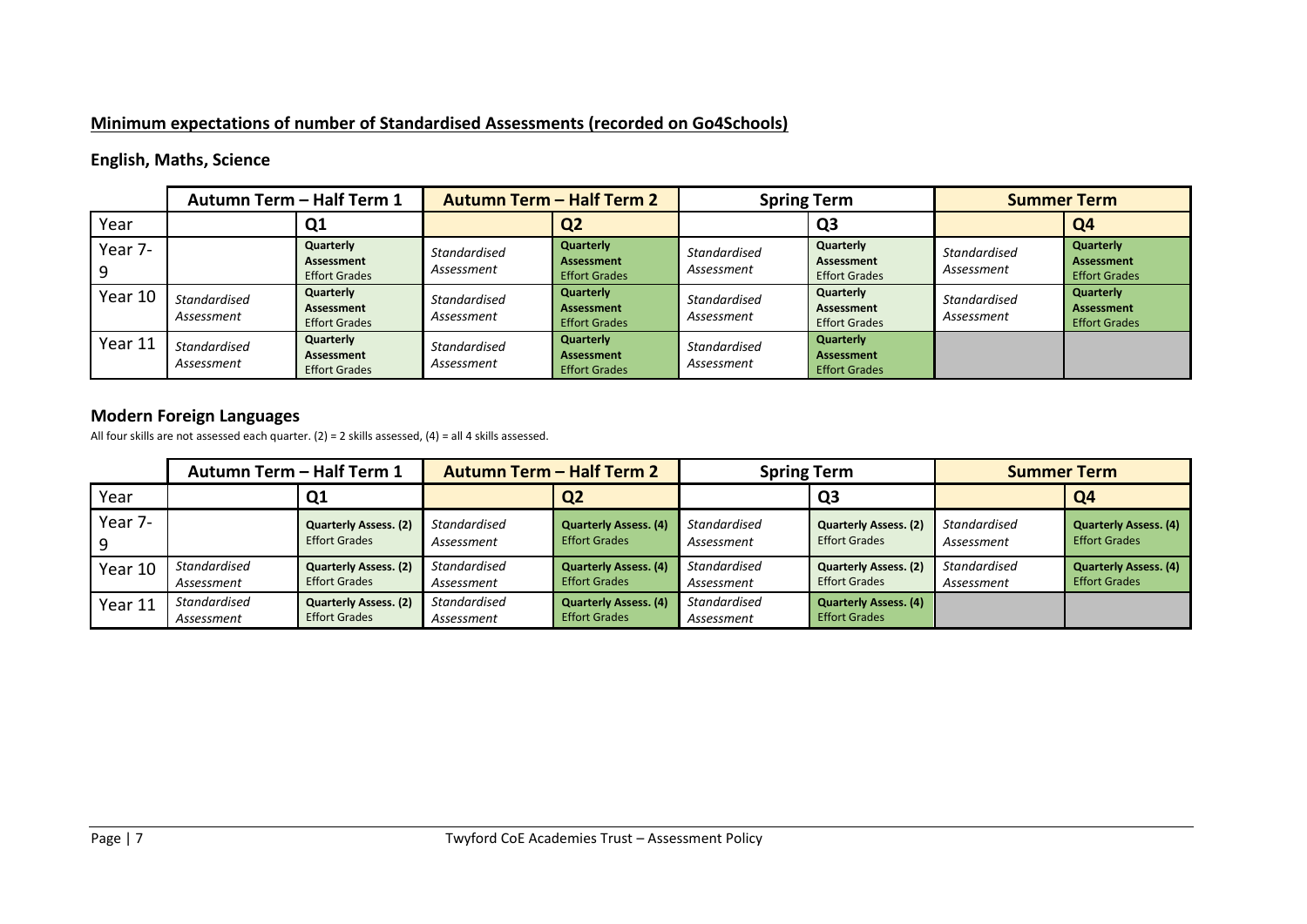### **Geography, History and Religious Education**

*The Q1 Standardised Assessment in Years 7-9 should be set and recorded on Go4Schools by, or shortly after, October half term. At Twyford, RE is sat in Year 10 so follows the pattern of Year 10-11 in Years 9-10.*

|                               |                                   | Autumn Term - Half Term 1<br><b>Autumn Term - Half Term 2</b> |                            | <b>Spring Term</b>                                     |                                   | <b>Summer Term</b>                              |                                   |                                                        |
|-------------------------------|-----------------------------------|---------------------------------------------------------------|----------------------------|--------------------------------------------------------|-----------------------------------|-------------------------------------------------|-----------------------------------|--------------------------------------------------------|
| Year                          |                                   | Q <sub>1</sub>                                                |                            | Q <sub>2</sub>                                         |                                   | Q3                                              |                                   | Q <sub>4</sub>                                         |
| Year 7-                       |                                   | Quarterly<br>Assessment<br><b>Effort Grades</b>               |                            | Quarterly<br><b>Assessment</b><br><b>Effort Grades</b> | <b>Standardised</b><br>Assessment | Quarterly<br>Assessment<br><b>Effort Grades</b> | <b>Standardised</b><br>Assessment | Quarterly<br><b>Assessment</b><br><b>Effort Grades</b> |
| Year 10<br>TWY RE: Year 9     |                                   | Quarterly<br>Assessment<br><b>Effort Grades</b>               | Standardised<br>Assessment | Quarterly<br><b>Assessment</b><br><b>Effort Grades</b> | Standardised<br>Assessment        | Quarterly<br>Assessment<br><b>Effort Grades</b> | <b>Standardised</b><br>Assessment | Quarterly<br><b>Assessment</b><br><b>Effort Grades</b> |
| Year 11<br>TWY RE: Year<br>10 | <b>Standardised</b><br>Assessment | Quarterly<br>Assessment<br><b>Effort Grades</b>               | Standardised<br>Assessment | Quarterly<br><b>Assessment</b><br><b>Effort Grades</b> | <b>Standardised</b><br>Assessment | Quarterly<br>Assessment<br><b>Effort Grades</b> |                                   |                                                        |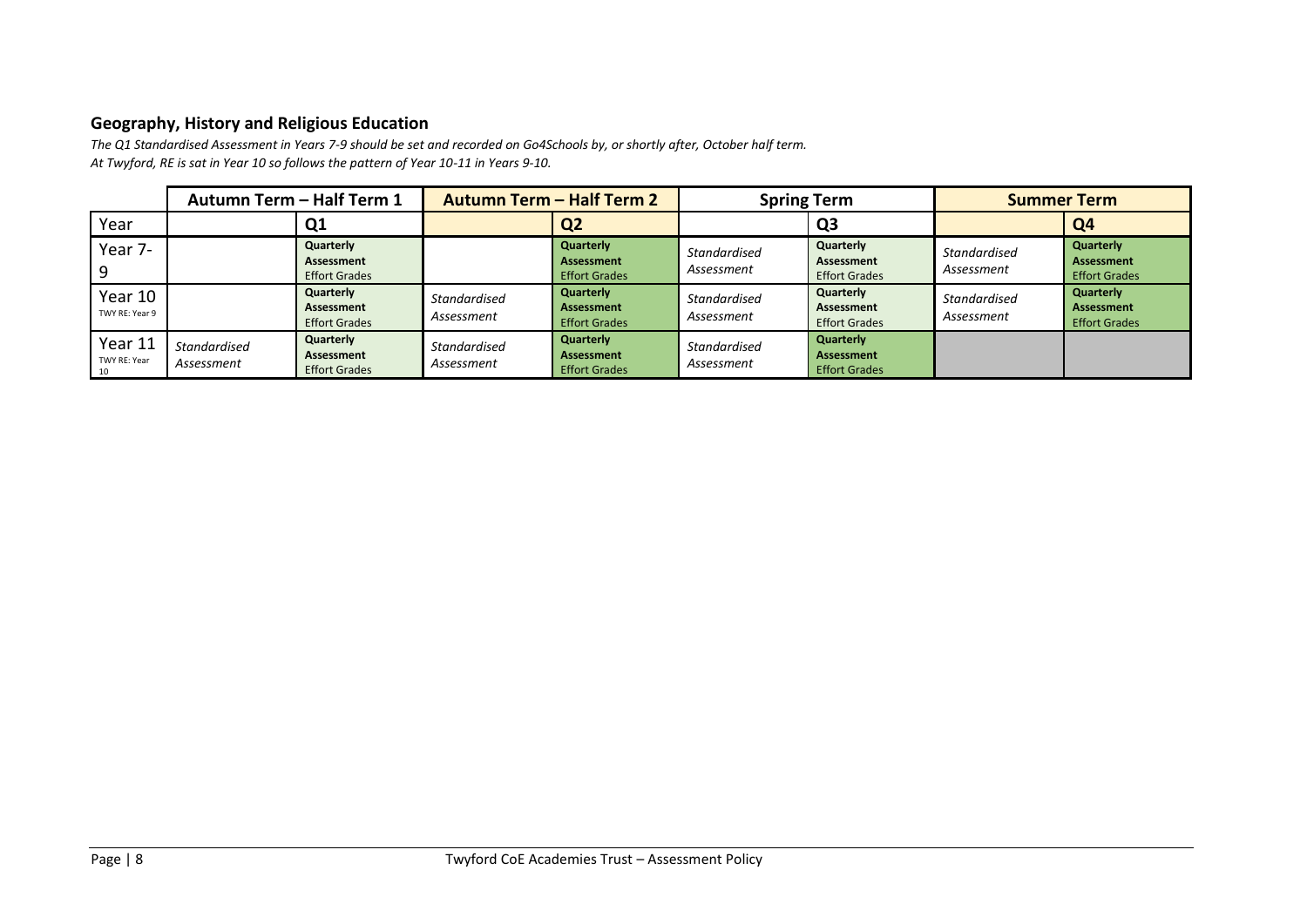### **Electives and Options Subjects**

|              | <b>Autumn Term - Half Term 2</b><br>Autumn Term - Half Term 1 |                                                 | <b>Spring Term</b>                |                                                        | <b>Summer Term</b>                |                                                 |                                   |                                                        |
|--------------|---------------------------------------------------------------|-------------------------------------------------|-----------------------------------|--------------------------------------------------------|-----------------------------------|-------------------------------------------------|-----------------------------------|--------------------------------------------------------|
| Year         |                                                               | Q1                                              |                                   | Q <sub>2</sub>                                         |                                   | Q3                                              |                                   | Q <sub>4</sub>                                         |
| Year 7-<br>8 |                                                               |                                                 |                                   | Quarterly<br><b>Assessment</b><br><b>Effort Grades</b> |                                   | Quarterly<br>Assessment<br><b>Effort Grades</b> |                                   | Quarterly<br><b>Assessment</b><br><b>Effort Grades</b> |
| Year 9       |                                                               | <b>Standardised</b><br>Assessment               |                                   | Quarterly<br><b>Assessment</b><br><b>Effort Grades</b> | Standardised<br>Assessment        | Quarterly<br>Assessment<br><b>Effort Grades</b> | <b>Standardised</b><br>Assessment | Quarterly<br><b>Assessment</b><br><b>Effort Grades</b> |
| Year 10      |                                                               | Quarterly<br>Assessment<br><b>Effort Grades</b> | <b>Standardised</b><br>Assessment | Quarterly<br><b>Assessment</b><br><b>Effort Grades</b> | Standardised<br>Assessment        | Quarterly<br>Assessment<br><b>Effort Grades</b> | <b>Standardised</b><br>Assessment | Quarterly<br><b>Assessment</b><br><b>Effort Grades</b> |
| Year 11      | <b>Standardised</b><br>Assessment                             | Quarterly<br>Assessment<br><b>Effort Grades</b> | <b>Standardised</b><br>Assessment | Quarterly<br><b>Assessment</b><br><b>Effort Grades</b> | <b>Standardised</b><br>Assessment | Quarterly<br>Assessment<br><b>Effort Grades</b> |                                   |                                                        |

*The Q1 Standardised Assessment in Year 9 should be set and recorded on Go4Schools by, or shortly after, October half term.* 

### **All A Level subjects**

The Sixth Form expectations for Standardised Assessment are no less than those for Year 11 – but are likely to be more frequent

|         | Autumn Term - Half Term 1  |                                                 | <b>Autumn Term - Half Term 2</b>  |                                                        | <b>Spring Term</b>                |                                                 | <b>Summer Term</b>                |                                                 |
|---------|----------------------------|-------------------------------------------------|-----------------------------------|--------------------------------------------------------|-----------------------------------|-------------------------------------------------|-----------------------------------|-------------------------------------------------|
| Year    |                            | Q1                                              |                                   | Q <sub>2</sub>                                         |                                   | Q3                                              |                                   | Q <sub>4</sub>                                  |
| Year 12 | Standardised<br>Assessment | Quarterly<br>Assessment<br><b>Effort Grades</b> | <b>Standardised</b><br>Assessment | Quarterly<br>Assessment<br><b>Effort Grades</b>        | Standardised<br>Assessment        | Quarterly<br>Assessment<br><b>Effort Grades</b> | <b>Standardised</b><br>Assessment | Quarterly<br>Assessment<br><b>Effort Grades</b> |
| Year 13 | Standardised<br>Assessment | Quarterly<br>Assessment<br><b>Effort Grades</b> | <b>Standardised</b><br>Assessment | Quarterly<br><b>Assessment</b><br><b>Effort Grades</b> | <b>Standardised</b><br>Assessment | Quarterly<br>Assessment<br><b>Effort Grades</b> |                                   |                                                 |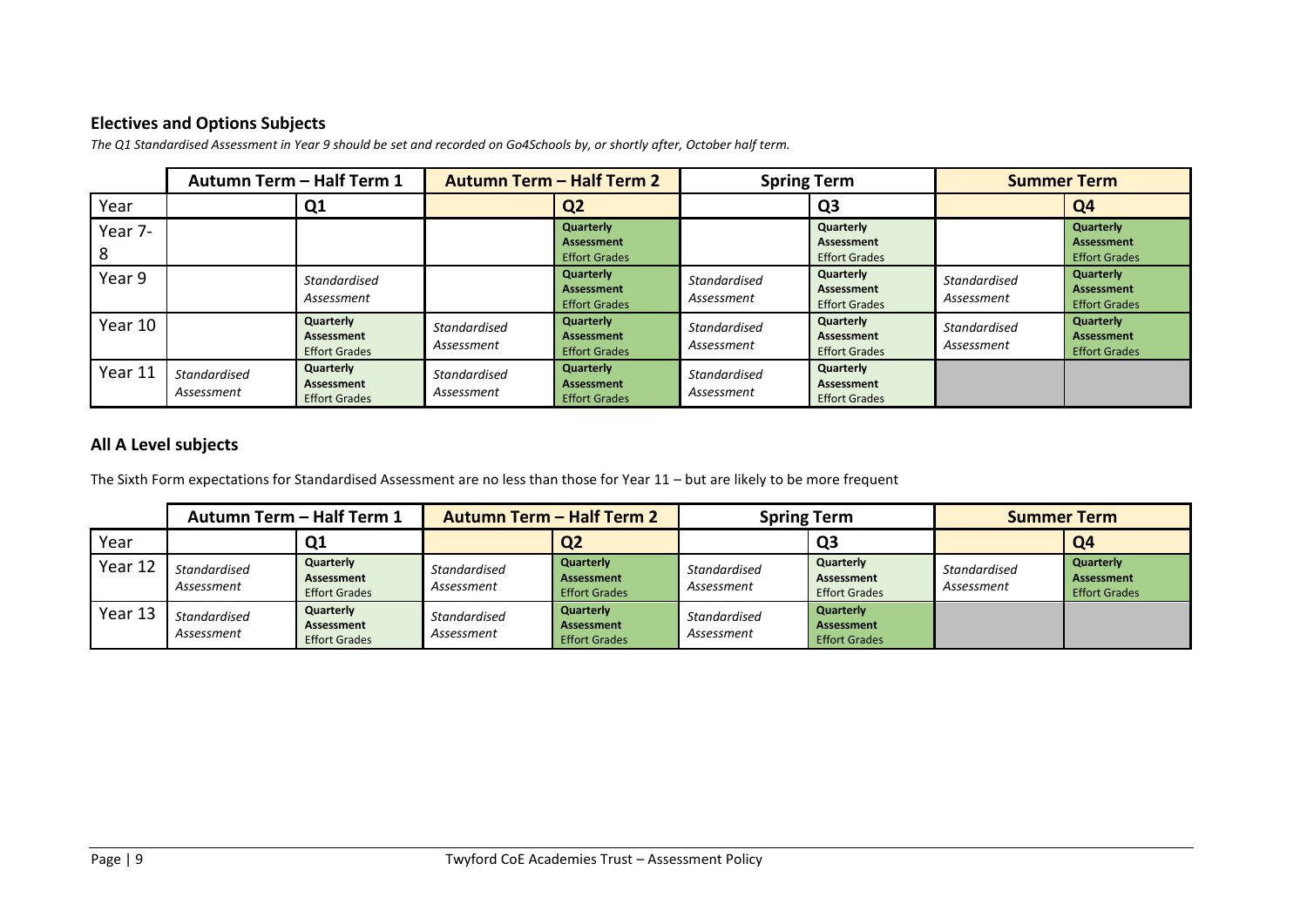### **Curriculum Progression**

Heads of Department have given careful consideration to the construction of the curriculum to ensure progression from Years 7 – 13.

From September 2016 students no longer arrive in Secondary school with KS2 data in its current form. Students will be given end of year number grade targets for each of the Years 7- 11. Students will aim to make two sub grades progress each year towards a GCSE number grade target. These GCSE targets will be based on prior attainment on entry. The chart below shows broadly what the expected progression towards GCSE number grades is currently.

|            | <b>KS2 Entry grade</b> | Yr <sub>7</sub> | Yr 8  | Yr9            | <b>Yr 10</b>   | <b>Yr 11</b> |
|------------|------------------------|-----------------|-------|----------------|----------------|--------------|
| Advanced + | 118-120                | $6-$            | $6+$  | $\overline{7}$ | $8-$           | $8+$         |
| Advanced   | 116-117                | $5+$            | 6     | $7-$           | $7+$           | 8            |
|            | 111-115                | 5               | $6-$  | $6+$           | $\overline{7}$ | $8-$         |
|            | 109-110                | $5-$            | $5+$  | 6              | $7-$           | $7+$         |
|            | 107-108                | 4               | $5-$  | $5+$           | 6              | $7-$         |
| Higher     | 105-106                | 4-              | $4+$  | 5              | $6-$           | $6+$         |
|            | 103-104                | $3+$            | 4     | $5-$           | $5+$           | 6            |
|            | 102                    | $\overline{3}$  | 4-    | $4+$           | 5              | $6-$         |
|            | 100-101                | $3-$            | $3+$  | 4              | $5-$           | $5+$         |
|            | 99                     | $2+$            | 3     | 4-             | $4+$           | 5            |
|            | 95-98                  | $2 -$           | $2+$  | 3              | 4-             | $4+$         |
| Core       | 92-94                  | $1+$            | $2 -$ | $2+$           | $\overline{3}$ | $4-$         |
|            | 89-91                  | $\mathbf{1}$    | $2 -$ | $\overline{2}$ | $3-$           | $3+$         |
| Nurture    | 85-88                  | $1 -$           | $1+$  | $\overline{2}$ | $2+$           | 3            |

Students who are at the top end of a grade boundary are clearly in a stronger position to achieve progression at this level and students at the lower end have more of a challenge to achieve the same progression rate.

In order to achieve consistent progression in grades it has been vital to achieve a consistent approach to both the curriculum and its assessment. The following principles apply to the curriculum design from Years 7-13. Although subjects differ in the nature of assessments – in all there are both **skills** to be acquired and **content** to be handled/learnt. The way these can be broken down for assessment purposes is captured in the Assessment objectives for that subject.

Where possible the assessment objectives are used through the entire subject from Year  $7 -$ 13. Departmental Assessment Summaries will indicate the assessment objectives used in each case.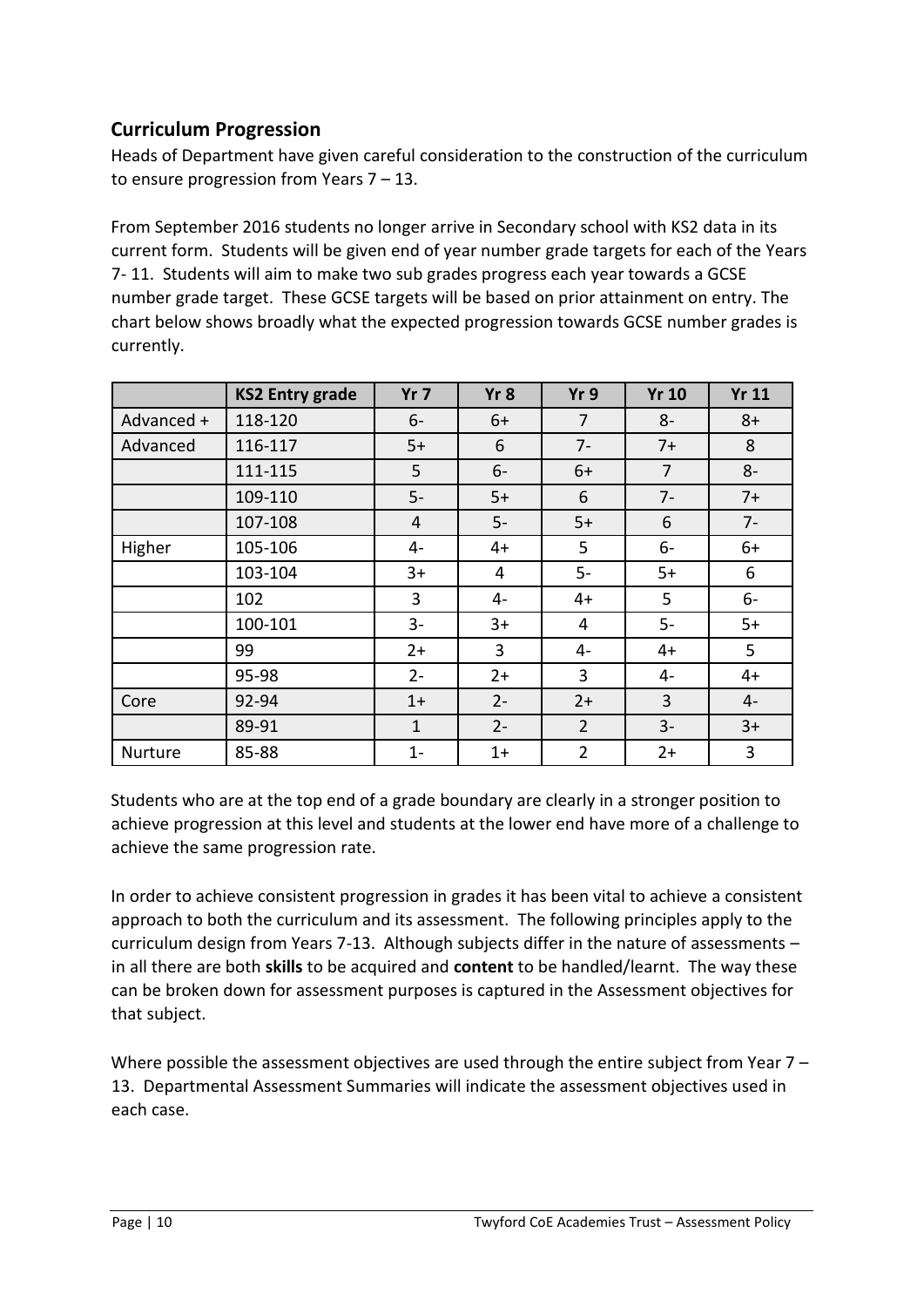### **Years 7 – 9**

The content within each subject has been designed to ensure that the core skills required by the assessment objectives are thoroughly taught in Years 7 - 8. This positions students strongly to embark on their GCSE courses. Year 9 is therefore used as a transition year to ensure skills acquired in Years 7 - 8 are fit for the demands of GCSE. Students are able to make informed GCSE choices based on their assessments in Year 9.

The content covered in Years  $7 - 9$  increases in complexity. I n most subjects students are taught in sets and by Year 9 students will be handling GCSE content. They will have current grades recorded as the GCSE number grades. To access EBAC subjects in Year 10 students should aim to have achieved at least a grade 5- in Maths, English and Science at the end of Year 9.

Students will be made familiar with overarching assessment objectives and assessment criteria to achieve target grades within their lessons so that they can take ownership of the specific skill or area of content which they may need to improve upon.

### **Years 9 - 11**

The curriculum delivery of GCSE courses is designed to allow students to mature in their skill acquisition while mastering the required content or knowledge. By using the Year 9 GCSE transition year skilfully, most subjects will complete the coverage of content between December and March of Year 11 in order to use the final half term/ term for recapitulation, revision and examination practice. From Year 10, shorter homework tasks will be taken from GCSE papers and graded accordingly as well as quarterly assessments. As mentioned above, these assessments have only partial coverage, but are graded using the GCSE criteria in order to give students a clear picture of how well they are currently doing against the GCSE standard. Comments made by teachers in marking or formal reports will indicate whether the grade represents good progress towards a student's final target or not. Formal exams in Year 11 are undertaken in December and March in order to maximise their preparation.

### **Years 12 and 13**

A-Level courses follow a similar shape to GCSEs. Bridging materials (induction tasks) are made available in the summer term of Year 11 (after GCSEs) in order to ensure students have worked independently in preparation for the start of their A-Level programmes. At this level independent work habits are essential and students must have a very well developed understanding of the skills and content required to make good progress. It may often be the case that students are required to cover or review content outside of lessons in order to spend the quality lesson time on developing their skills/understanding concepts. As with GCSE, A level tasks set for students are likely to be taken from actual papers.

### **Whole school Summative Assessment points**

Examinations at the Trust have been designed to prepare students for the style of summative assessment which they are likely to be tested by in the public exams at GCSE and A level. Students undertake 2 formal examinations per year. The first of these two assessments tests the work which has been undertaken by that point in the year, the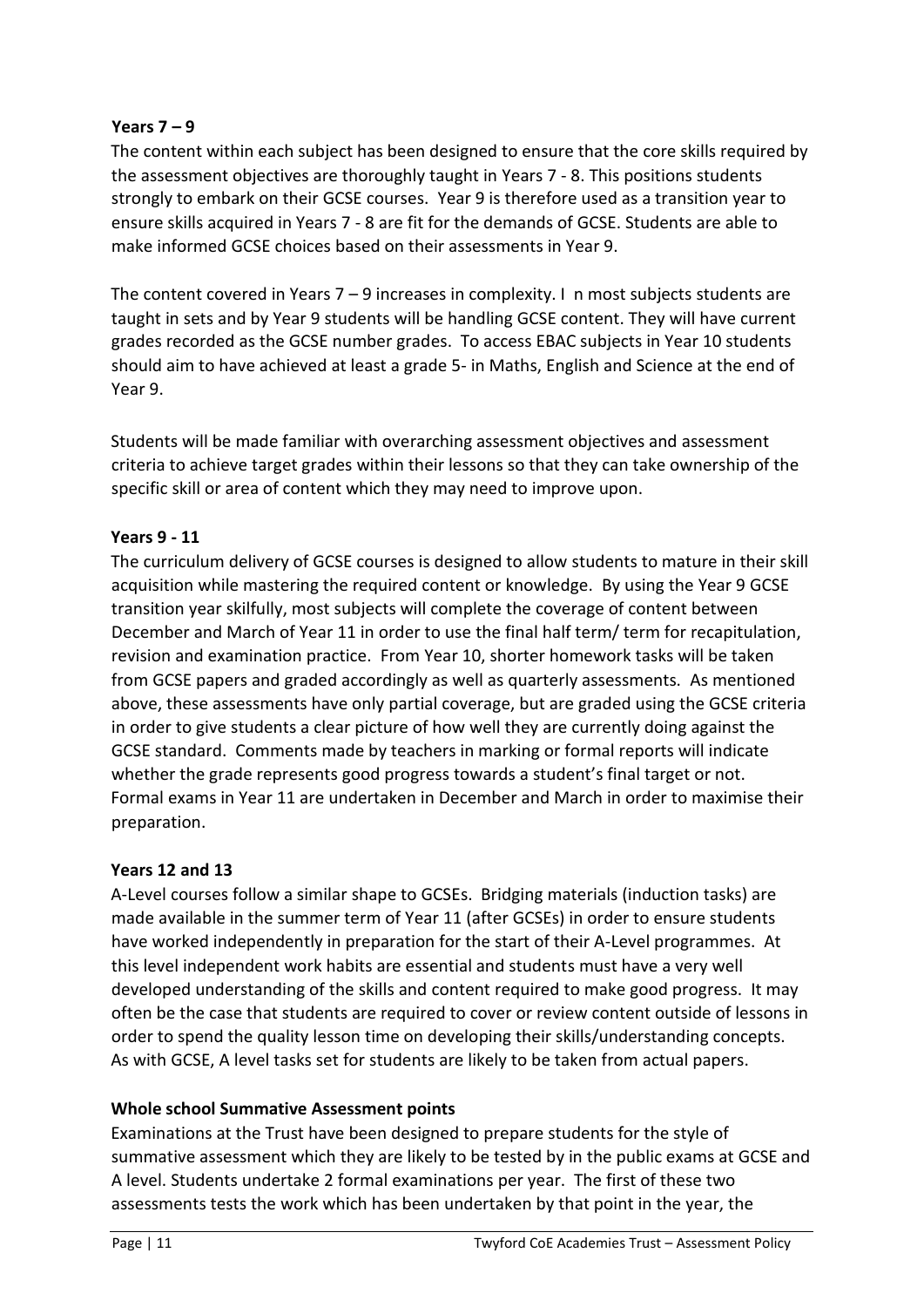second is to test the whole year's work. When students move into the second year of a course (KS3, GCSE or A level), assessments may also test material studied earlier on in the course. This is to practice the level of recall required in the public exams.

|         | Exam 1                                                                        | Exam 2                                                              |
|---------|-------------------------------------------------------------------------------|---------------------------------------------------------------------|
| Year 7  | December: Covering Autumn Term<br>content and skills                          | July: Covering work from the whole year                             |
| Year 8  | December: Covering Autumn term<br>content and skills                          | July: Covering work from the whole year                             |
| Year 9  | December: Covering Autumn term<br>content and skills                          | July: Covering work from the whole year                             |
| Year 10 | December: Covering work to date on the<br>GCSE course may include year 9 work | July: Covering work from the whole year,<br>may include year 9 work |
| Year 11 | December: Covering whole course to<br>date                                    | March: Covering whole course                                        |
| Year 12 | December: Covering whole course to<br>date                                    | July: Covering work from the whole year                             |
| Year 13 | December: Covering whole course to<br>date, will include year 12 work         | March: Covering whole course                                        |

### **Exams take place as follows:**

### **Formative Assessment**

The delivery of the curriculum in all subjects allows for a range of assessment activities from monitoring class discussions to marking exam questions.

All subjects have identified a number of standardised assessments per half term according to their timetable allocation**, which** ensure that common expectations are being set between the teachers in any one department. Marks for these assessments are maintained on the central school database (Go4Schools). Teachers will always mark these assessments and students will respond to the marking to be sure they have fully understood what they need to do to improve. Other, shorter, written tasks or exercises will be set for class or homework to reinforce the learning, which has taken place. These may be marked using peer or self-assessment (see whole school marking policy)

### **Self-Assessment**

All students are expected to be able to undertake effective self-assessment based on the clear understanding of the course structure, assessment objectives and grade criteria, which they gain in class.

Students log their grades and note their areas for improvement on assessment trackers in their subject books.

Self-assessments will be reviewed by teachers regularly to ensure they are realistic and accurate. Students also undertake a termly self-review during tutor time which allows them to look at their progress across all subjects.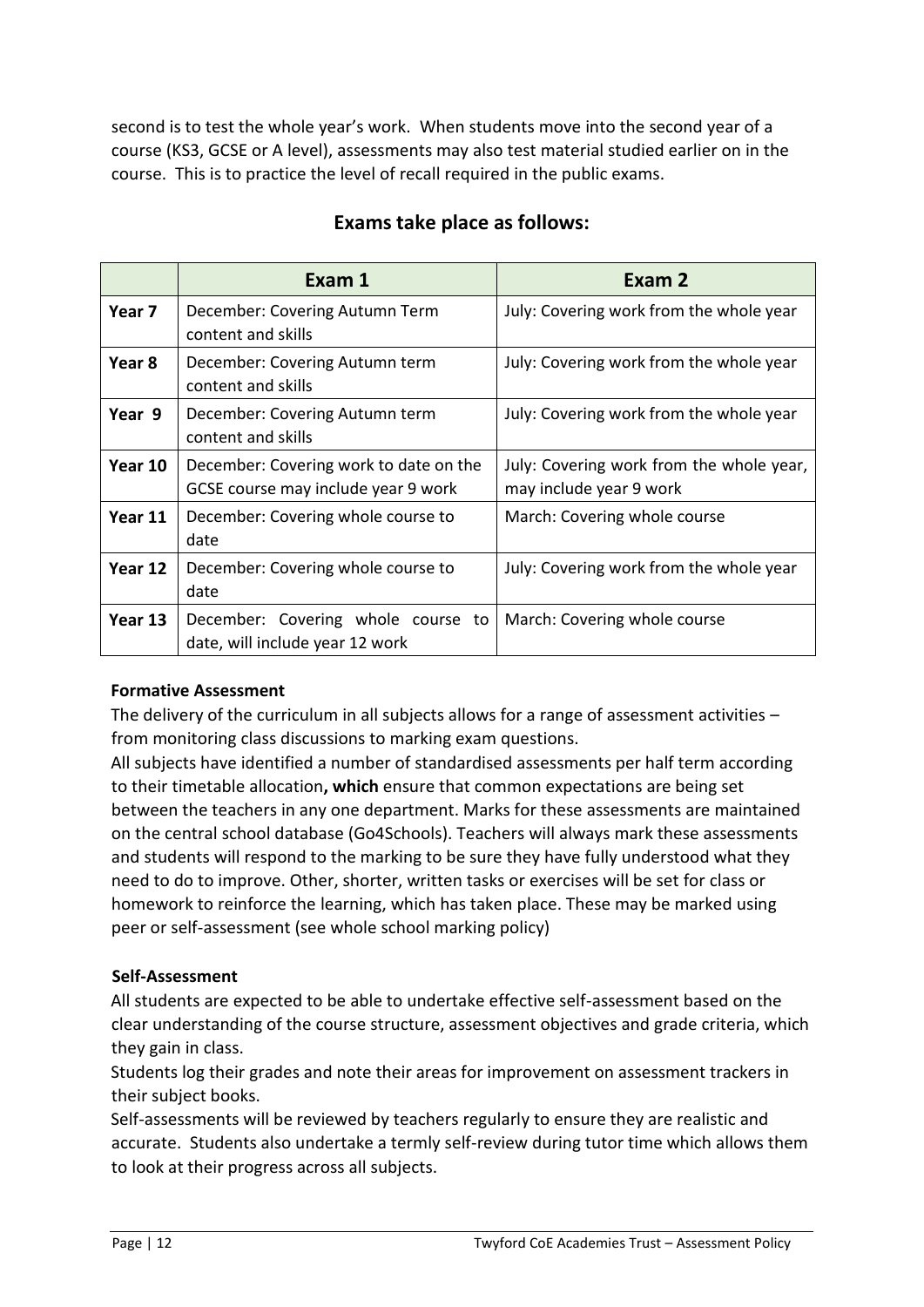### **Assessment for Learning**

The following systems are consistently used in all lessons:

- All lessons have differentiated outcomes which make simple reference to the assessment criteria by which the teacher will judge whether the lesson has been effective
- All students will be accustomed to reviewing their work and the work of others using consistent systems (highlighting strengths…. Green pen marking & commenting on EBIs etc.)
- All classrooms display the key criteria in simple form
- All teachers model answers of the expected standard

All teachers utilise strategies to ensure they can assess whole class progress rapidly & target support within lessons (e.g. mini whiteboards).

All students are able to explain the layout of their exercise books to show where they have covered content which requires revising and where they have practiced skills.

Additional tools which are regularly used in low-stakes assessment are:

- Mini whiteboards
- Green pens (used to distinguish student self-marking /correction from that of the teacher
- Visualisers
- Randomisers
- Visualisers
- Timers

### **Low-stakes assessment to support effective retention and retrieval**

To ensure that pupils retain knowledge and skills in long-term memory departments use their schemes of learning to ensure low-stakes assessment opportunities allow pupils to regularly retrieve and therefore retain skills and knowledge. Examples of low-stakes retention and retrieval opportunities in lessons are multiple choice questions, use on mini-WBs to assess prior knowledge, quizzes, deconstructing model answers, opportunities to practice skills against criteria, live modelling, questioning to connect new knowledge/skills with previous schema of learning, etc.

Excellent lesson prep will particularly support learners to **retain** and **retrieve** information therefore strengthening long-term memory.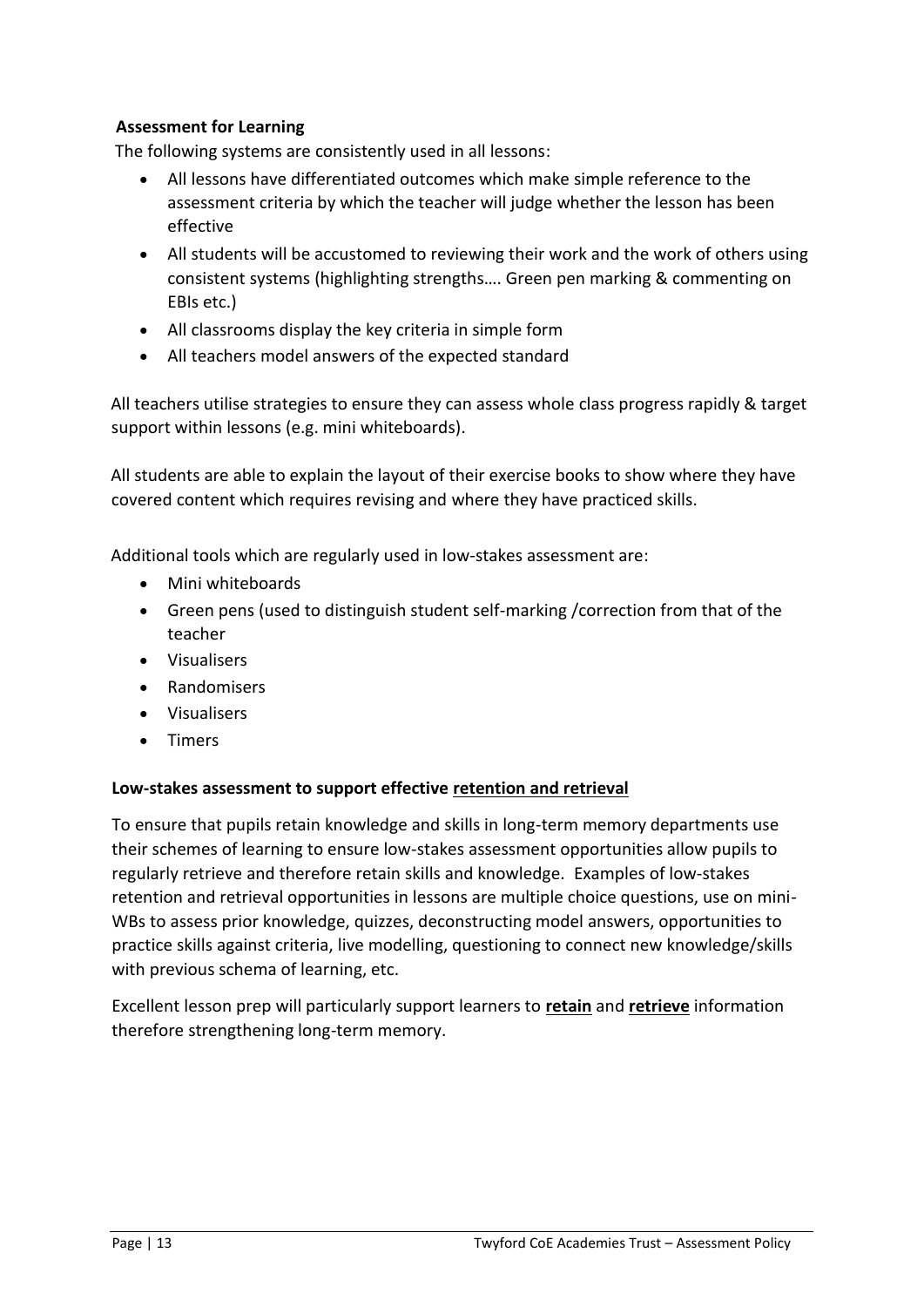| High-impact lesson prep will:                                                                                    | Less meaningful lesson prep will:                                                                              |
|------------------------------------------------------------------------------------------------------------------|----------------------------------------------------------------------------------------------------------------|
| Be precisely supporting a particular<br>learning intention/assessment objective                                  | Be vaguely linked to the learning<br>٠<br>intention/assessment objective                                       |
| Have clear success criteria incisive to<br>enable simple assessment by<br>pupil/peer/teacher                     | Lack clear criteria for success making<br>$\bullet$<br>assessment difficult to learn from                      |
| Give a student/teacher rapid and precise<br>٠<br>feedback on progress made                                       | Not inform students or teacher of progress<br>$\bullet$<br>made rapidly or precisely                           |
| Support review of the lesson's work or<br>preparation for the next lesson                                        | Neither review material effectively nor<br>$\bullet$<br>prepare clearly for the following lesson's<br>learning |
| Not necessarily be a 'closed' task but if<br>'open-ended' must have clear criteria                               | Give loose, open-ended instructions such as<br>$\bullet$<br>'research' or 'find 3 facts' or 'revise'           |
| Interleaves testing of knowledge/skills<br>$\bullet$<br>from a range of units of study                           | Never challenges students to retrieve<br>$\bullet$<br>information from previous units of study                 |
| Direct specific revision tasks with clear<br>$\bullet$<br>criteria for success                                   | Give general instructions to 'revise' which<br>٠<br>are open-ended and not effectively checked                 |
| Focus on the cognitive impact of the task<br>$\bullet$<br>(how hard and what pupils will have to<br>think about) | Sets a task without considering what it will<br>$\bullet$<br>make pupils think about                           |
| Take no more than 15 minutes                                                                                     | Be overly ambitious for 15 minutes of work                                                                     |

# **Quarterly assessment grades**

There are 4 points in the year where grades are reported to parents

|                                                                         | Q1 October 1/2<br>term                                                | Q2 End of<br><b>Autumn term</b><br>(Dec/Jan)                                         | Q <sub>3</sub><br><b>End of Spring</b><br>term                                | Q <sub>4</sub><br><b>End of Summer</b><br>term                                                              |
|-------------------------------------------------------------------------|-----------------------------------------------------------------------|--------------------------------------------------------------------------------------|-------------------------------------------------------------------------------|-------------------------------------------------------------------------------------------------------------|
| Year 7 - 10<br>Students awarded a<br>current working level<br>grade 9-1 | Based on internal<br>standardised<br>assessments and<br>setting tests | Based on<br>December<br>assessment<br>week Results<br>(covering all<br>work to date) | Based on<br>standardised<br>assessments/ tests<br>taken in the spring<br>term | Based on summer<br>assessment week<br>Results (covering<br>work from the<br>whole course to<br>date)        |
| Year 11<br>Students awarded a<br>current working level<br>grade 9-1     | Based on internal<br>standardised<br>assessments and<br>setting tests | Based on<br>December<br>assessment<br>week Results<br>(covering all<br>work to date) | Based on march<br>assessment week<br>results. (covering<br>all work to date)  | Public<br>examinations                                                                                      |
| Year 12<br>Students awarded a<br>current working<br>grade A*- E         | Based on internal<br>standardised<br>assessments and<br>setting tests | Based on<br>December<br>assessment<br>week Results<br>(covering all<br>work to date) | Based on<br>standardised<br>assessments/ tests<br>taken in the spring<br>term | <b>Based on summer</b><br>assessment week<br>Results (covering<br>work from the<br>whole course to<br>date) |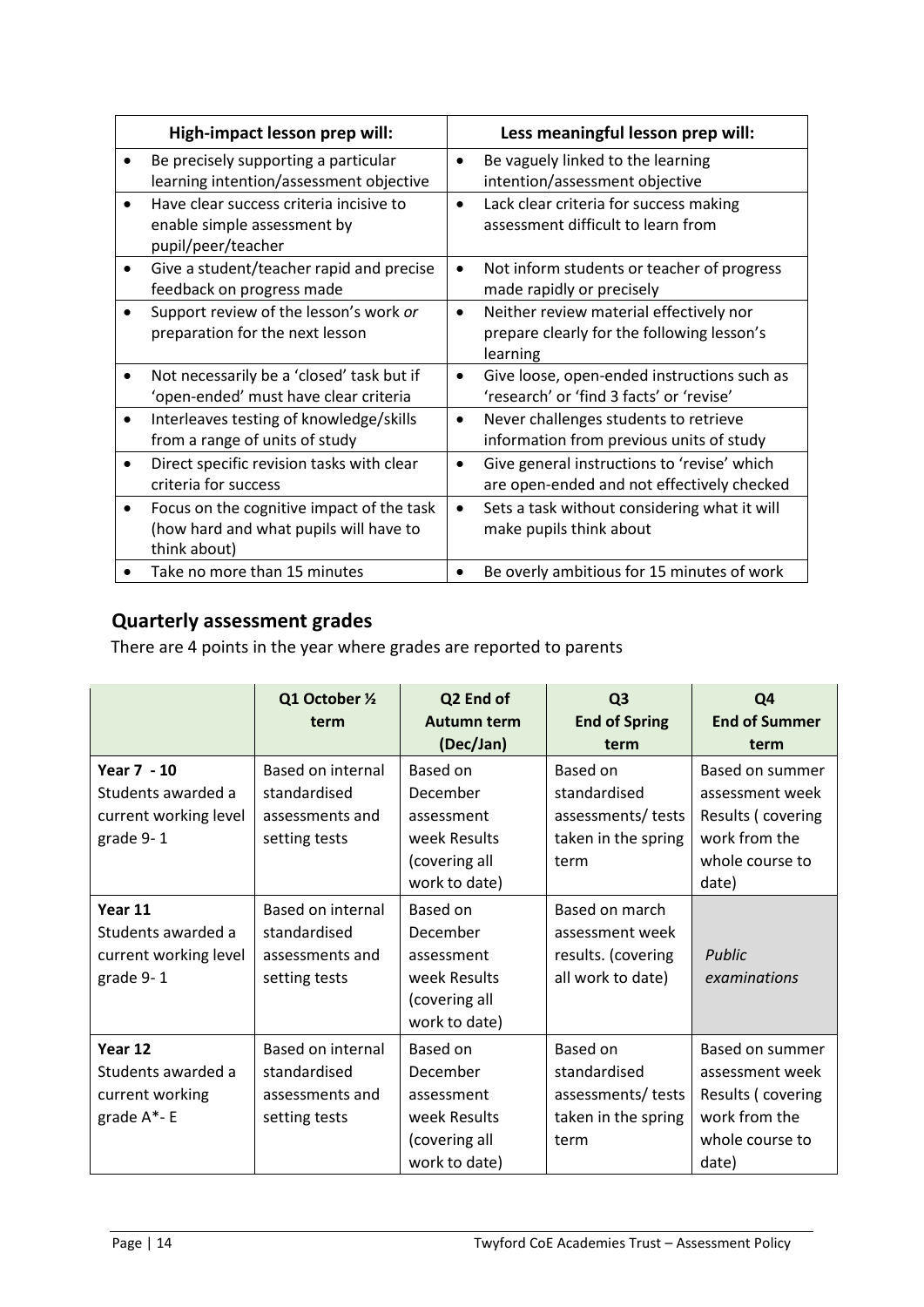|                                                                     | Q1 October 1/2<br>term                                                | Q2 End of<br>Autumn term<br>(Dec/Jan)                                                | Q <sub>3</sub><br><b>End of Spring</b><br>term                                      | Q4<br><b>End of Summer</b><br>term |
|---------------------------------------------------------------------|-----------------------------------------------------------------------|--------------------------------------------------------------------------------------|-------------------------------------------------------------------------------------|------------------------------------|
| Year 13<br>Students awarded a<br>current working<br>grade $A^*$ - E | Based on internal<br>standardised<br>assessments and<br>setting tests | Based on<br>December<br>assessment<br>week Results<br>(covering all<br>work to date) | Based on<br>Feb/March<br>assessment week<br>results. (covering<br>all work to date) | <b>Public</b><br>examinations      |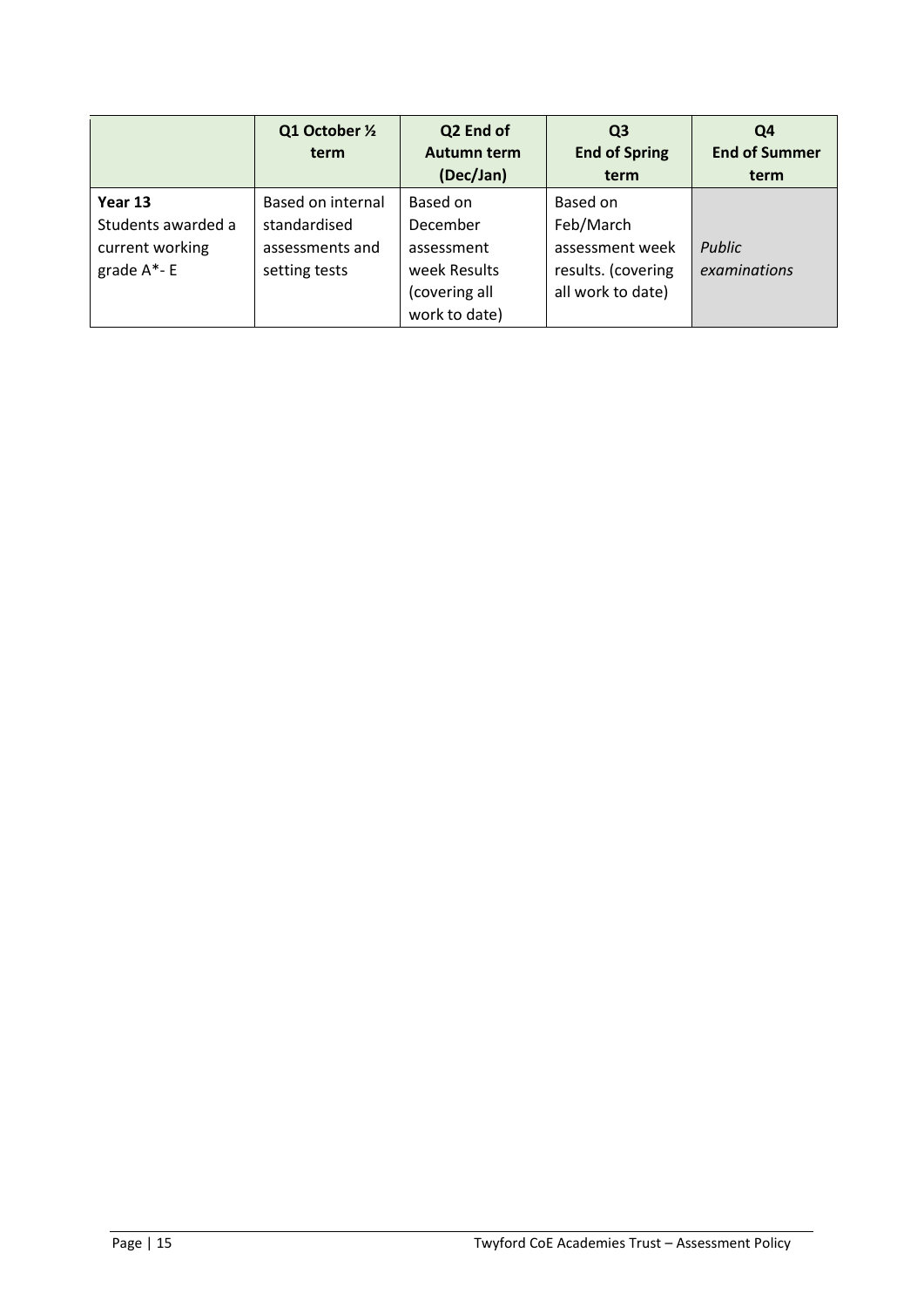# **Approach to Feedback and Marking**

### **Aims**

- To establish a consistent approach to the way students receive feedback
- To ensure students receive feedback which supports their progress, builds learning, addresses misunderstandings, and enables them make further improvement.
- To ensure all students have regular feedback to help them achieve their full academic potential.

#### **Rationale**

Feedback is information given to the learner and/or the teacher about the learner's performance relative to learning goals. Twyford Trust recognises that critical assessment of students' work is a central function in the feedback process. Feedback is most effective when the student knows:

- The purpose of the task
- The criteria by which it is being assessed
- How far they have achieved this
- How to move closer towards their goal of learning

### **Feedback - self and peer**

The majority of written feedback on classwork (i.e. not QAs and SAH) should come from students (self and peer assessment). This increases a student's ability to know and understand their progress, identify clearly strengths and weaknesses, and engage with the support they need to develop and improve (it also ensures that feedback is manageable for the teacher). Self and peer assessment can only take place effectively if:

- Success criteria have been clearly articulated and understood by the students
- Feedback is **diagnostic and formative**, e.g. in the form of WWW (what went well) and EBI (even better if)
- The WWW/EBI comments are **specific** e.g. 'You have accurate evidence in a PEEL paragraph', not 'you have written a good paragraph'
- All WWW/EBI written by the student takes place in **green pen** so it is clear to the students and teacher.

**Providing regular opportunities for feedback** is the responsibility of all teachers. The form of feedback may vary depending on the type of task the feedback is being given on:

- 1. in-class activities
- 2. a prep task
- 3. an assessed homework task
- 4. a formal quarterly assessment

Some feedback will be oral. However, written assessment of work should take place in some form in every lesson. It should be colour coded in the following way:

- Student self- or peer-assessment or correction should be in green pen
- Teacher written feedback or correction should be in red pen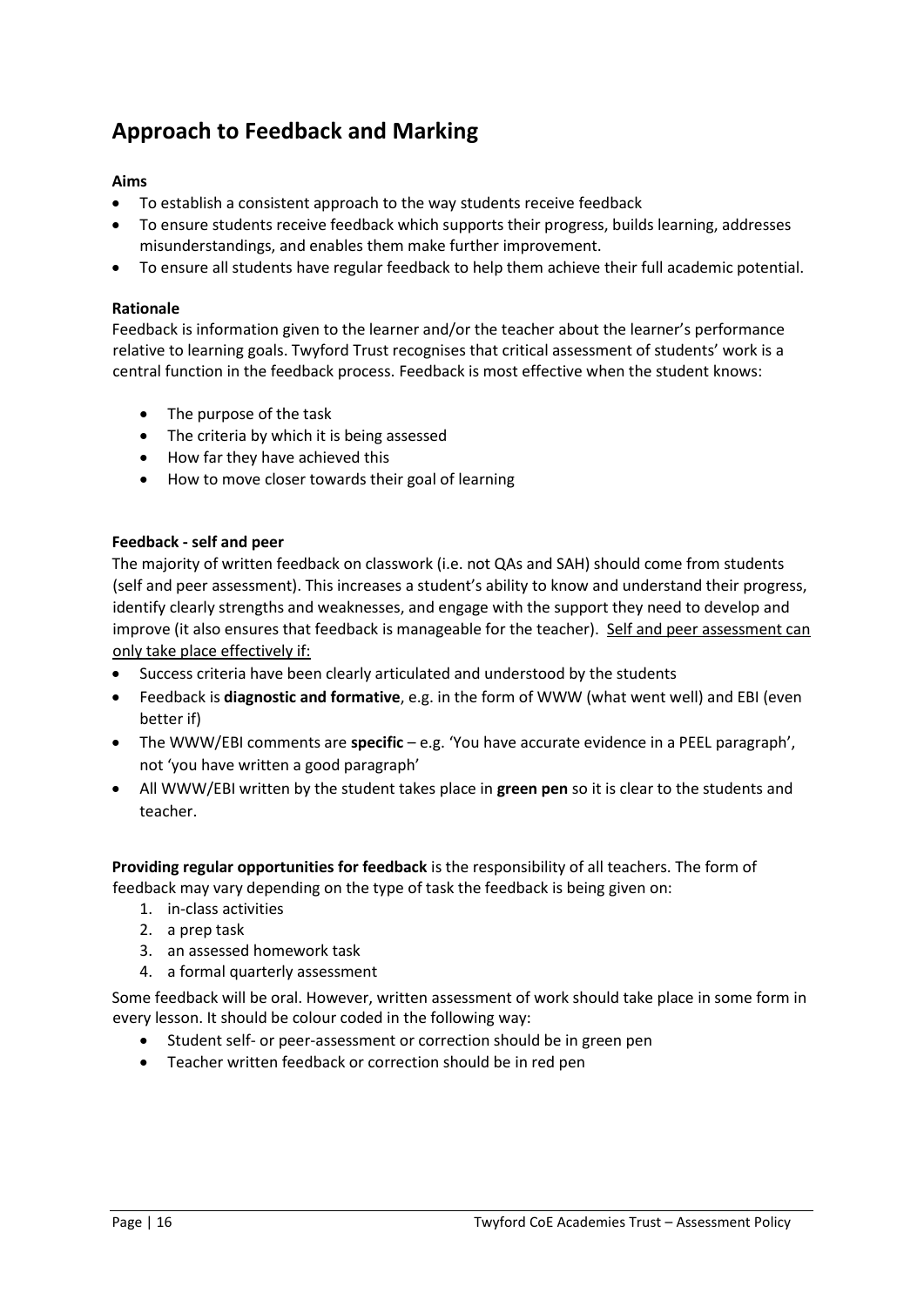### **1. Feedback on in-class activities**

There are a range of feedback techniques teachers can use every lesson which allow rapid diagnostic feedback for students on new learning they are developing in class.

- Mini-whiteboard tasks to check for understanding
- Targeted questioning to elicit and tackle misconceptions or lack of knowledge
- Live marking (teacher circulates with a red pen in their hand to correct and give feedback mid-task)
- Individual student marking (using a green pen)
- Peer assessment making use of clear criteria and exemplification (using a green pen)
- Use of visualisers to showcase and unpick students' written work and explore model answers

The lesson may need to be adapted if assessment of students' work indicates that there are misconceptions or gaps in understanding that need to be addressed immediately.

### **2. Feedback on a prep task**

Every lesson must include a review of the previous lesson's prep task. In almost all cases this should be within the first 10 minutes of the lesson.

Before giving feedback, teachers should check that all students have completed the task.

Feedback could be given in one of the following ways:

- Quick quizzing using mini-whiteboards
- Model answers shared and students self-assess in green pen
- Students self-assess using clear criteria and exemplification (using a green pen)
- Students swap work and peer assess using clear criteria and exemplification (using a green pen)

The lesson may need to be adapted if assessment of students' work indicates that there are misconceptions or gaps in understanding that need to be addressed immediately.

### **3. Feedback on an assessed homework task**

Assessed homeworks are set and marked in line with the department assessment calendar. They should be marked in line with the written feedback guidance below. A follow up lesson to an assessed homework should include:

- Time for the student to respond to their feedback (see student response guidance below)
- Time for the teacher to immediately address any significant misconceptions/errors in students' understanding
- A follow up task/ prep that allows students to build on the feedback given

### **4. Feedback on a Quarterly Assessment**

Quarterly assessments are set four times a year. They should be marked in line with the written feedback guidance below. A follow up lesson to a Quarterly Assessment should include

- Time for the student to respond to their feedback (see student response guidance below)
- Time for the teacher to immediately address any significant misconceptions/errors in students understanding
- A follow up task or prep that allows students to build on the feedback given
- Time for students to update their progress tracker at the front of their books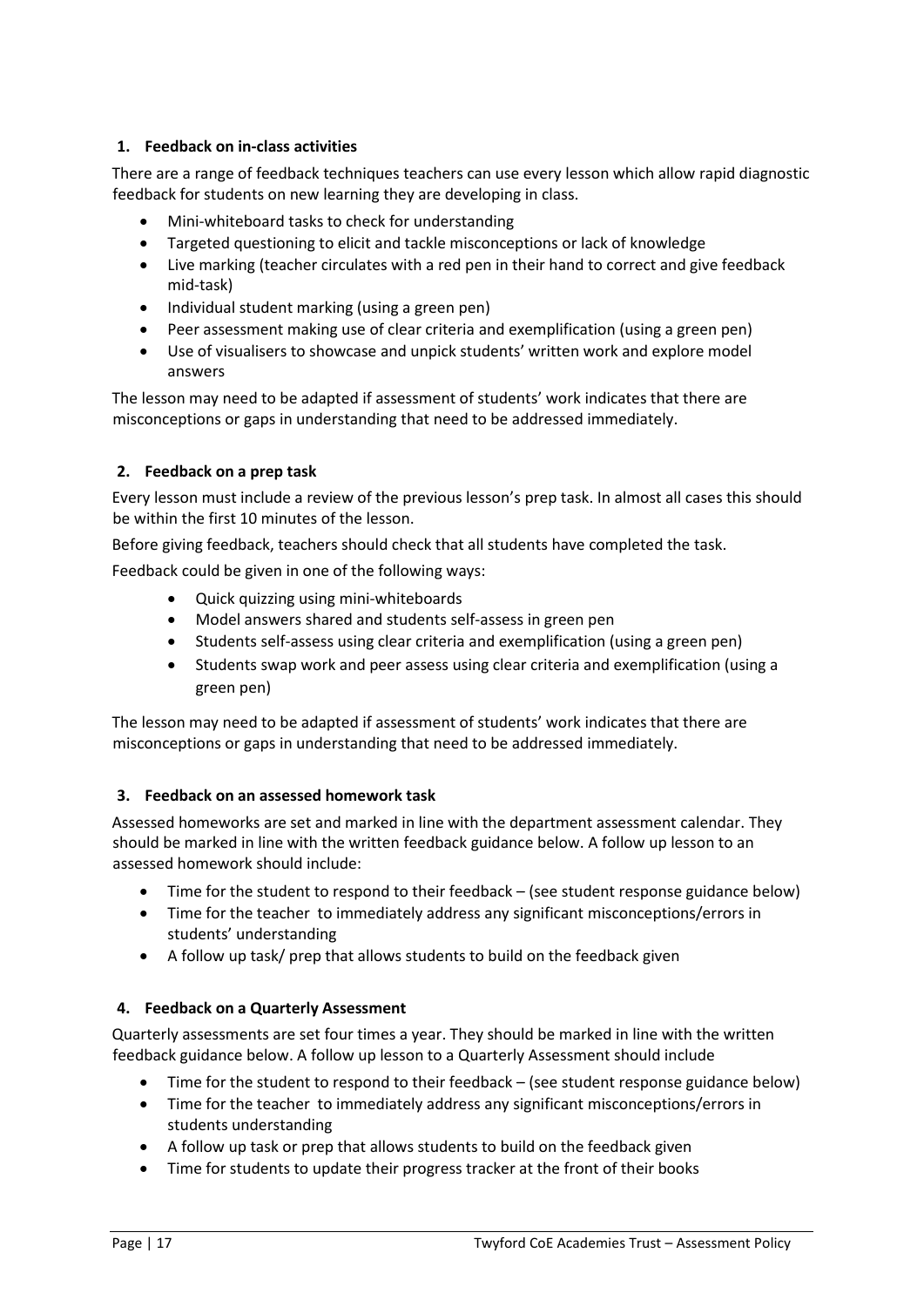### **Written Feedback by teachers**

All Quarterly Assessments and standardised assessed homework tasks must have detailed and clear marking that enables students to act on the feedback and improve. Practical, project-based subjects also need to have regular marking, even if a whole project may extend over a period of time.

#### *Teacher feedback and marking should:*

- Be done using red pen so it is clear to students and not confused with peer/self-assessment
- Give a mark/grade
- be marked using the marking criteria of the examinations when they the work is a practice/ mock exam
- Identify strengths of the piece of work. Marking should be as encouraging and positive as possible (e.g. what went well –WWW)
- Give improvements that can be used to raise attainment ( e.g. Even better if EBI, or question prompting a student response)

#### *Teachers should*

- utilise standard codes across all subject areas including literacy across the curriculum. (see detailed guidance at the end of the appendices)
- correct important and significant errors, including the spellings of subject specific key words.
- identify late or copied work
- record SAH and Quarterly Assessment marks on the Go 4 Schools electronic mark book
- return work promptly to students
- ensure that students understand marking systems, both the criteria for marking as well the comments and grades or marks awarded
- ensure that students respond to the feedback (see *student responses to feedback* below)

### **Student response to written feedback**

Feedback is only meaningful if the student receiving it acts on it. Lesson time or lesson prep time must be given to enable the following feedback routines to take place effectively. *Each student will:*

- **Respond to** the peer/teacher feedback comments on a piece of work
- All written responses which students make to feedback will be in **green pen**
- Record grades and marks for key assessed pieces of work

#### *Teachers will*:

 **check the students' comments** and comment on them where needed, e.g. if the peer/selfassessment needs to be steered towards the correct diagnosis of WWW/EBI